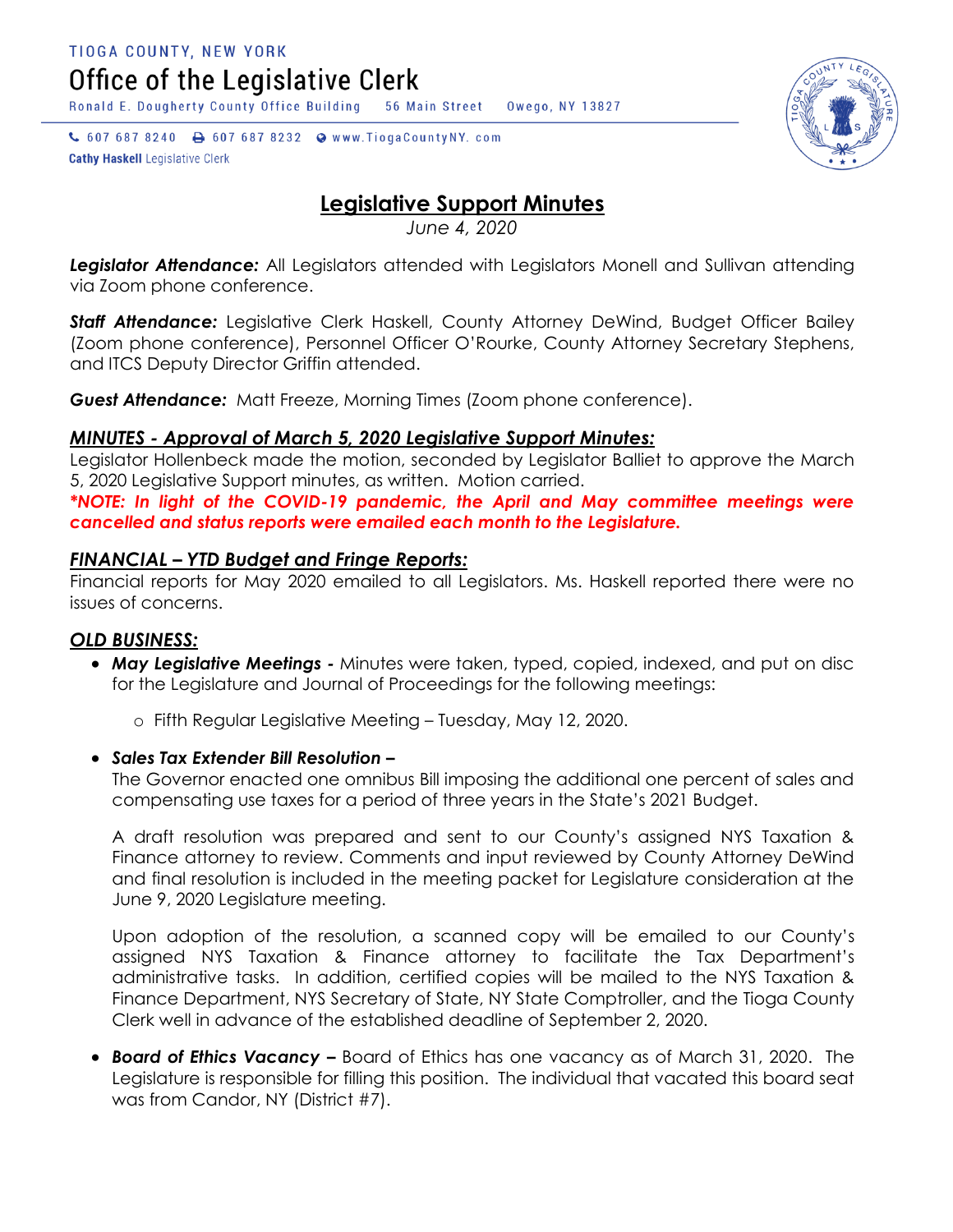Ronald E. Dougherty County Office Building 56 Main Street Owego, NY 13827

↓ 607 687 8240 → 607 687 8232 → www.TiogaCountyNY.com **Cathy Haskell Legislative Clerk** 



 *Annual Review of County Policies & Financial Disclosures –* The annual review of policies and completion of attestation form on the County's Intranet was originally due by 3/31/2020 and the original date for financial disclosure submission was 5/15/20, however, Chair Sauerbrey issued Local Emergency Order No. 2 extending the deadline for both to June 1, 2020.

As of June 4, 2020, five Legislators need to complete the annual review of policies/attestation form, which has to be done on the computer in Legislative Office and three Legislators need to submit their Financial Disclosure Forms.

#### **NEW BUSINESS:**

- Chairwoman Sauerbrey's Weekly Press Conferences Attended the May 6th, 13th, and 20<sup>th</sup> press conferences. Chair Sauerbrey has discontinued the weekly press conferences with the understanding these can be resumed, as necessary.
- *Leaders Meeting –* Attended the May 28, 2020 meeting.
- *June Legislative Meeting -* Meeting agenda and all resolutions for the Sixth Regular Legislature meeting were reviewed with the Legislature at the June 4, 2020 Legislative Worksession.

The Sixth Regular Legislature Meeting will be on Tuesday, June 9, 2020, at 6:00 p.m. with Finance/Legal Committee meeting at 4:30 p.m. for Legislators and staff only. Public attendance will be available through Zoom.

Legislator Standinger will lead us in the prayer, pledge and start the voting process.

There is one Recognition Resolution for the June 9, 2020 Legislature meeting that will just be noted in the minutes. A plaque has been ordered and the Department of Social Services will present the resolution and plaque to their employee who retires as of June 30, 2020.

o *Recognize Linda M. Myers 30 Years of Dedicated Service to Department of Social Services* 

 *Ag District Review Public Hearings –* ED&P is currently involved with two 8-Year Ag District Reviews (Owego/Nichols and Spencer/Candor/Tioga/Barton) that require public hearings, a quorum of the Legislature, and the Legislative Clerk to take minutes. The intent is to hold the public hearings in the Towns of Candor and Owego during the last week of July (7/27-7/31) and last full week of August (8/24-8/28). Three Legislators expressed their availability with one noting he is unavailable on Fridays. Follow-up discussion will occur with ED&P for scheduling purposes.

#### **PERSONNEL:**

 *Deputy Legislative Clerk Position –* In light of the 2020 Legislative budget directive for Departments to cut expenses up to 10% and the fact that future budget cut directives